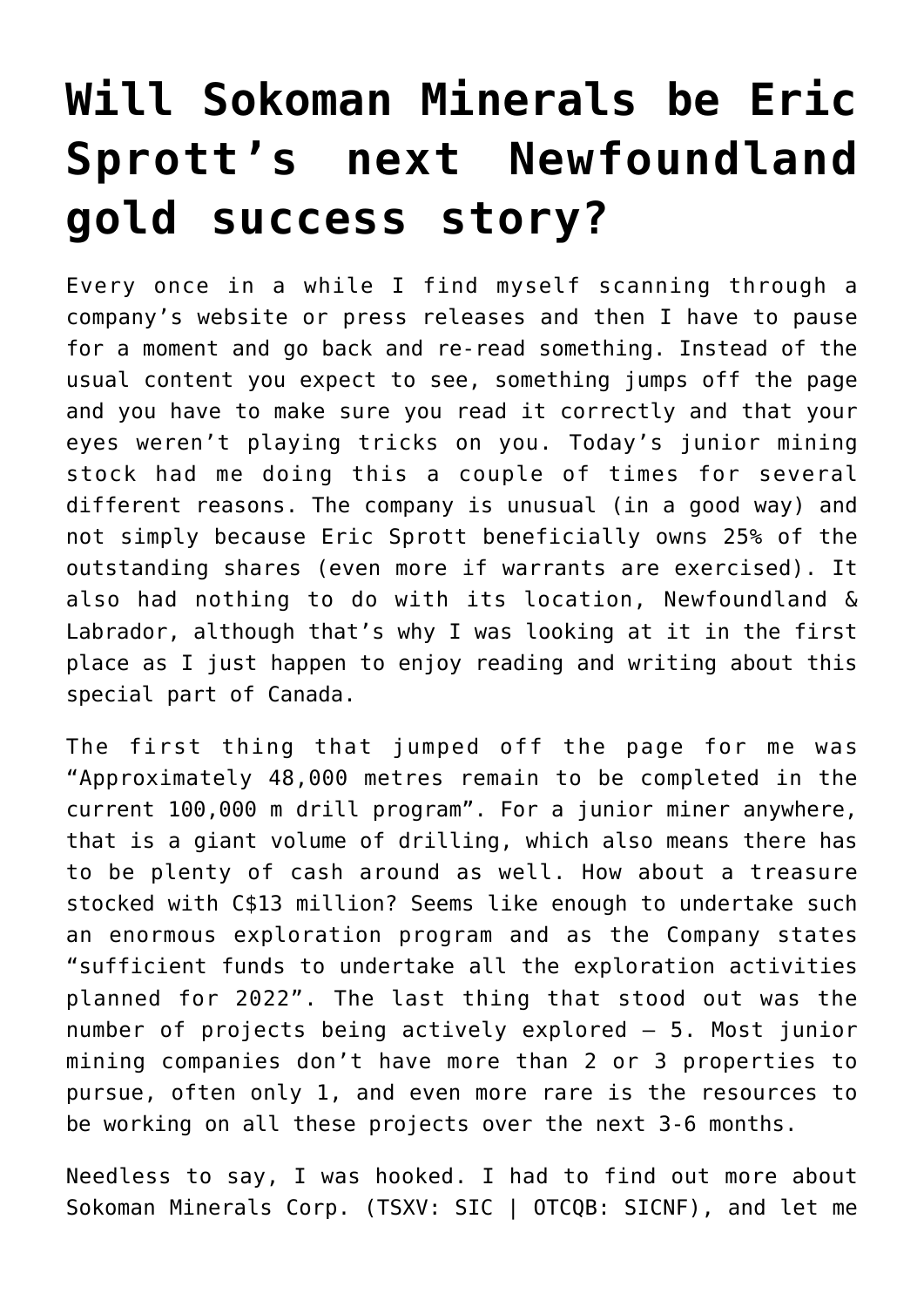tell, there is a lot more to learn. The Company's primary focus is its portfolio of gold projects; flagship [Moosehead](https://sokomanmineralscorp.com/project/flagship-moosehead-gold-project/) [Gold Project,](https://sokomanmineralscorp.com/project/flagship-moosehead-gold-project/) [Crippleback Lake](https://sokomanmineralscorp.com/project/crippleback-lake-project/) (optioned to Trans Canada Gold Corp.) and [East Alder](https://sokomanmineralscorp.com/project/east-alder-project/) (optioned to Canterra Minerals Corporation) along the Central Newfoundland Gold Belt, and the district-scale [Fleur de Lys project](https://sokomanmineralscorp.com/project/fleur-de-lys-project/) in north-central Newfoundland. The Company also recently entered into a strategic alliance with [Benton Resources Inc.](https://www.bentonresources.ca/) (TSXV: BEX) through three, large-scale, joint-venture properties including [Grey River,](https://sokomanmineralscorp.com/project/grey-river-gold-project-sokoman-benton-joint-venture/) [Golden Hope](https://sokomanmineralscorp.com/project/golden-hope-kraken-pegmatite-field/) and [Kepenkeck](https://sokomanmineralscorp.com/project/kepenkeck-gold-project-sokoman-benton-joint-venture/) in Newfoundland. Sokoman controls, independently and through the Benton alliance, over 150,000 hectares (>6,000 claims – 1500 sq. km), making it one of the largest landholders in Newfoundland, in Canada's newest and rapidly-emerging gold districts. The Company also retains an interest in an early-stage antimony/gold project ([Startrek\)](https://sokomanmineralscorp.com/project/startrek-project/) in Newfoundland, optioned to White Metal Resources Inc., and in Labrador, the Company has a 100% interest in the [Iron Horse](https://sokomanmineralscorp.com/project/iron-horse/) [\(Fe\) project](https://sokomanmineralscorp.com/project/iron-horse/) which has Direct Shipping Ore (DSO) potential.

I'm still trying to figure out what metal or minerals Newfoundland & Labrador doesn't have as it seems the region has an abundance of everything. Along those lines, the Golden Hope JV with Benton made the [first high-grade lithium](https://sokomanmineralscorp.com/2021/09/16/sokoman-and-benton-confirm-first-high-grade-lithium-discovery-in-newfoundland-at-the-golden-hope-project/) [discovery](https://sokomanmineralscorp.com/2021/09/16/sokoman-and-benton-confirm-first-high-grade-lithium-discovery-in-newfoundland-at-the-golden-hope-project/) in Newfoundland in September, 2021. The [first assay](https://sokomanmineralscorp.com/2022/03/24/sokoman-and-benton-report-first-drill-assay-results-from-the-kraken-pegmatite-field-golden-hope-project-sw-newfoundland/) [results](https://sokomanmineralscorp.com/2022/03/24/sokoman-and-benton-report-first-drill-assay-results-from-the-kraken-pegmatite-field-golden-hope-project-sw-newfoundland/) from the drilling program that tested the Kraken pegmatite field returned an average of  $0.95\%$  Li<sub>2</sub>O over 8.40 m with grades as high as  $1.76$ %  $Li<sub>2</sub>O$ . Not bad when you are looking for gold. The Alliance has proposed a C\$3 million budget for a summer drill program testing as many of the known pegmatite dykes as possible, with up to 30-40 holes planned. Camp setup and drill mobilization are expected in mid-June.

But as interesting as this is, for today I think will focus on where the bulk of the drilling is being done, and that's the Moosehead Gold Project where visible gold has been intersected in drilling over a 2 km strike length. From 2018-2021 Sokoman completed ~73,000 m of drilling with ~360 holes, leading to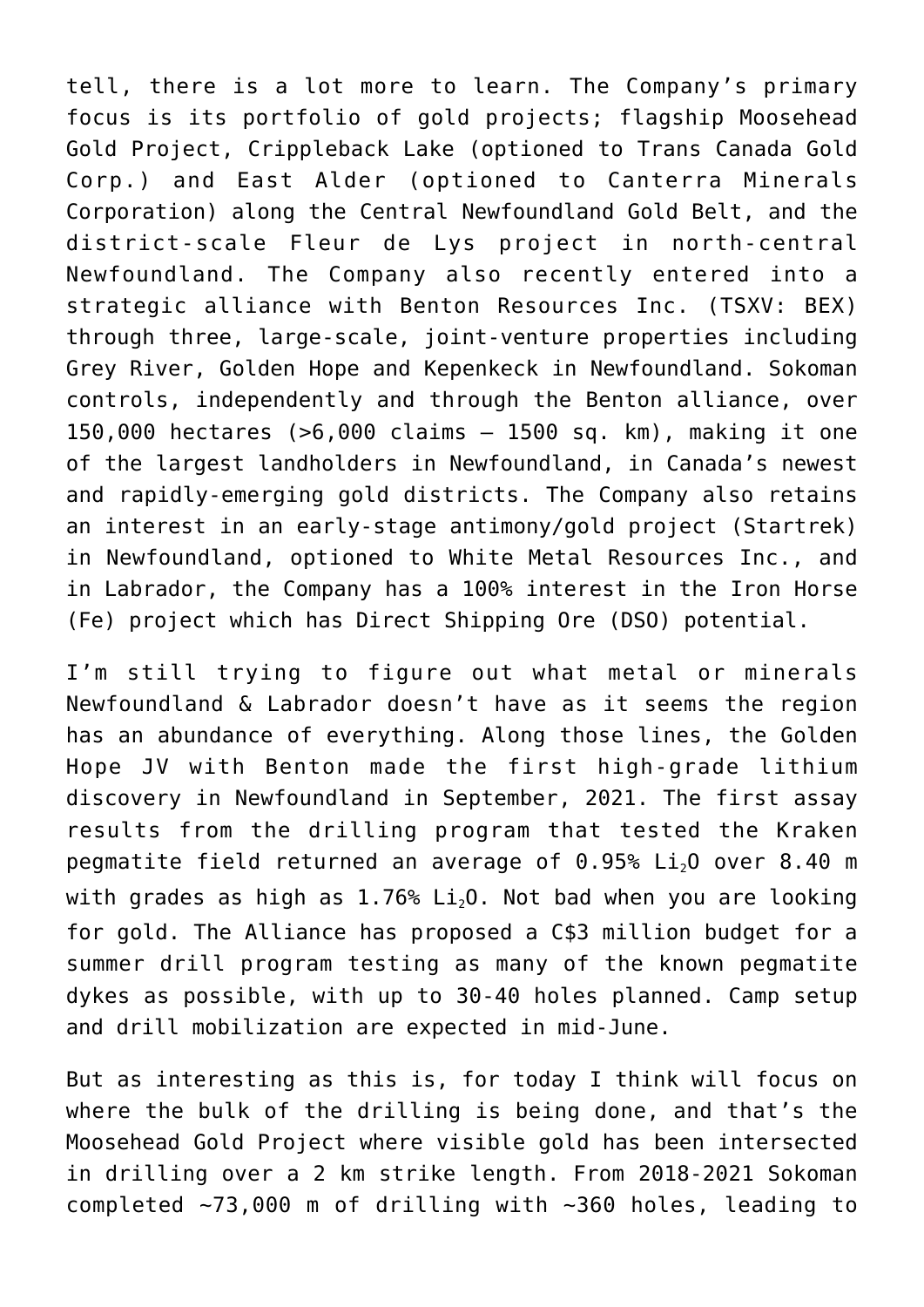the discovery of 4 significant zones, all of which remain open. Highlights from these zones rival some of the findings from their neighbors to the east, New Found Gold Corp. (TSXV: NFG | AMEX: NFGC) another Eric Sprott backed gold miner in Newfoundland:

Western Trend • MH-18-08 • 1.05 m @ 207.5g/t Au from 8.5 m; and 2.28 m @ 42.36 g/t Au from 33.1 m

Eastern Trend • MH-18-01 • 11.9 m @ 44.96g/t Au, including 5.65 m @ 93.56 g/t Au from 115.2 m

75 Zone • MH-21-23 • 44.8 m @ 17.56g/t Au, including 2.75 m @ 30.59g/t Au from 44.75 m

South Pond • MH-20-12 • 35.0 m of 26.87 g/t Au, including 2.15 m @ 60.59 g/t Au from 47.0 m

Heading into 2022 is where things get really exciting. [Results](https://sokomanmineralscorp.com/2022/05/19/sokoman-reports-additional-strong-results-from-the-75-zone-moosehead-project-central-newfoundland/) [last week](https://sokomanmineralscorp.com/2022/05/19/sokoman-reports-additional-strong-results-from-the-75-zone-moosehead-project-central-newfoundland/), some of the first holes from the 100,000 m 2022 program, expanded the 75 Zone and essentially linked it with the main Eastern Trend/Footwall Splay mineralization (see picture below). In addition, MH-22-418, completed last week (assays pending) intersected the deepest occurrence of visible gold to date on the property at a downhole depth of 352 m.